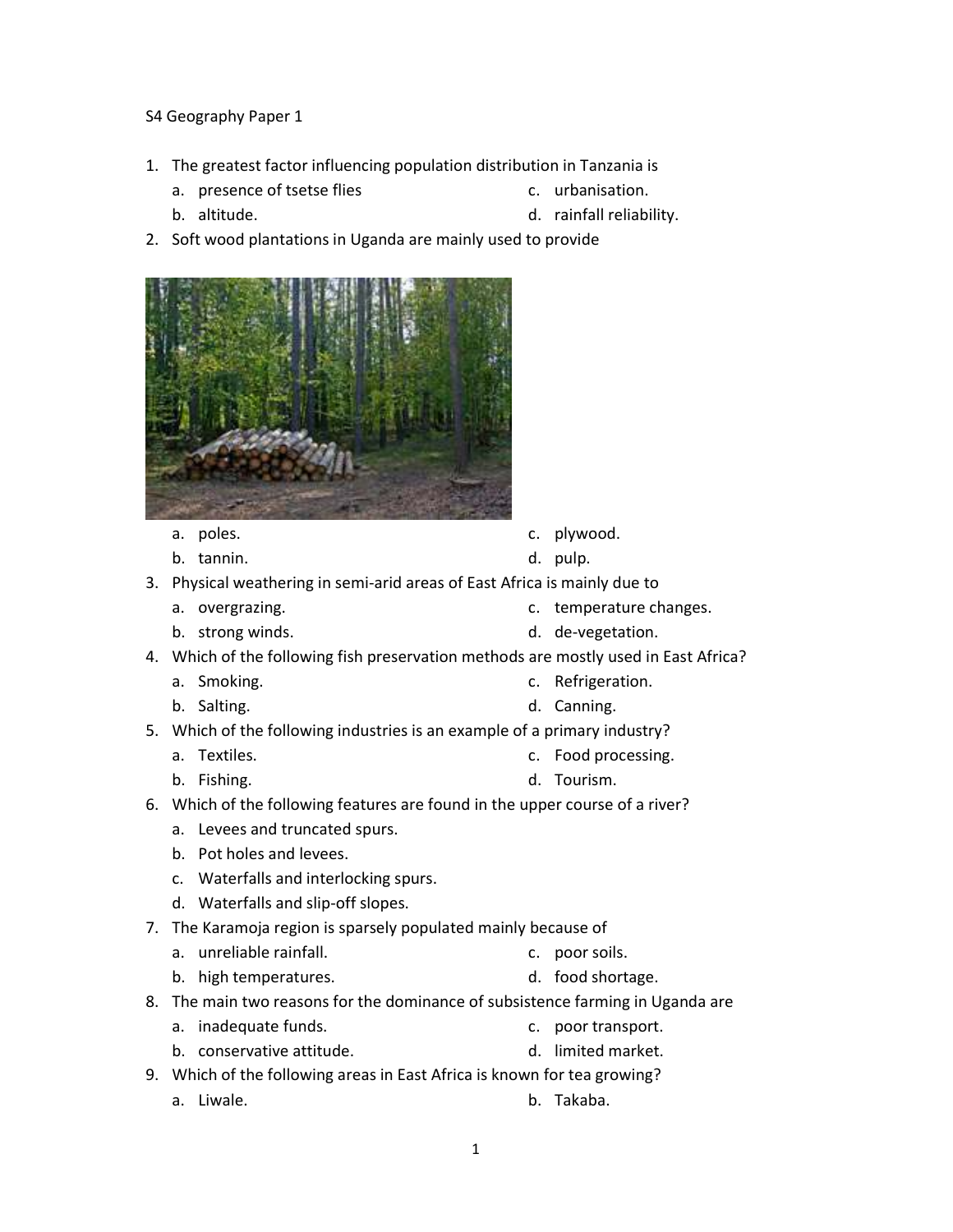|                                                                                     | c. Maracha.                        |    | d. Kericho.           |
|-------------------------------------------------------------------------------------|------------------------------------|----|-----------------------|
| 10. Large areas of Central Tanzania are mainly used for growing annual crops due to |                                    |    |                       |
| a <sub>z</sub>                                                                      | absence of markets.                |    | c. fertile soils.     |
|                                                                                     | b. presence of pests and diseases. |    | d. a long dry season. |
| 11. Which of the following is the most widespread agent of erosion in East Africa?  |                                    |    |                       |
|                                                                                     | a. wind action.                    |    | c. wave action.       |
|                                                                                     | b. glaciation.                     |    | d. running water.     |
| 12. Lake Nakuru national park has been established mainly to conserve               |                                    |    |                       |
|                                                                                     | a. white Rhinos.                   |    | c. crocodiles.        |
|                                                                                     | b. crested cranes.                 |    | d. flamingoes.        |
| Which one of the following mountains in East Africa was formed byfaulting?          |                                    |    |                       |
| а. -                                                                                | Kenya.                             |    | c. Longonot.          |
|                                                                                     | b. Usambara.                       | d. | Kilimanjaro.          |
| Which one of the following waterfalls is found on River Nile?                       |                                    |    |                       |
|                                                                                     | a. Kindaruma.                      |    | c. Sezibwa.           |
|                                                                                     | b. Bujjagali                       |    | d. Kalambo.           |
| 13. Chemical weathering in East Africa mainly occurs in areas of                    |                                    |    |                       |
| а.                                                                                  | high latitudes.                    |    |                       |
|                                                                                     | b. very low rainfall totals.       |    |                       |
|                                                                                     | c. very low temperatures.          |    |                       |
|                                                                                     | d. high temperatures.              |    |                       |
| The glaciated Rwenzori mountain landscape is mostly important for                   |                                    |    |                       |
|                                                                                     | a. hunting.                        |    |                       |
|                                                                                     | b. tourism.                        |    |                       |
|                                                                                     | c. agriculture.                    |    |                       |
|                                                                                     | d. settlement.                     |    |                       |
| The major factor influencing population distribution in East Africa is              |                                    |    |                       |
|                                                                                     | a. soil.                           |    |                       |
|                                                                                     | b. drainage.                       |    |                       |
| c.                                                                                  | vegetation.                        |    |                       |
|                                                                                     | d. climate.                        |    |                       |
| The tourist industry in Uganda has improved mainly because of                       |                                    |    |                       |
| а.                                                                                  | rehabilitation of roads.           |    |                       |
|                                                                                     | b. improved political climate.     |    |                       |
| c.                                                                                  | increased advertisement.           |    |                       |
| d. renovation of up-country hotels.                                                 |                                    |    |                       |
| Which one of the following types of lakes was formed due to glaciation?             |                                    |    |                       |
| a.                                                                                  | Ox-bow lakes.                      |    |                       |
|                                                                                     | b. Crater lakes.                   |    |                       |
|                                                                                     | c. Lagoons.                        |    |                       |

d. Tarns.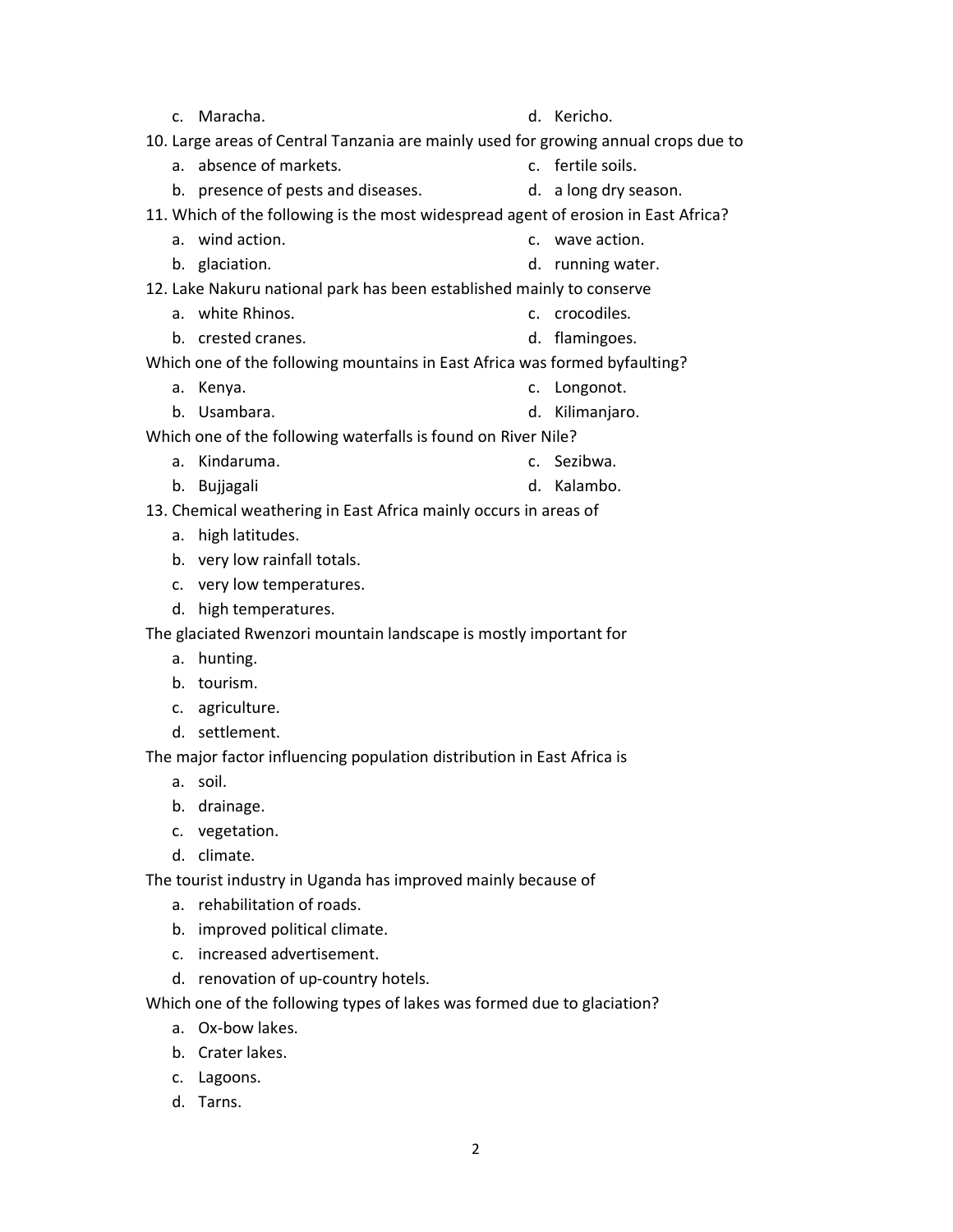Savannah grasslands in East Africa are mainly used for

- a. bee-keeping.
- b. nomadic pastoralism.
- c. hunting.
- d. charcoal burning.

Which of the following exotic tree species is most widely planted in Uganda?

- a. Wattle.
- b. Cypress.
- c. Spruce.
- d. Eucalyptus.

Which of the following heavy industries are found in East Africa ?

- a. Textiles and food-processing.
- b. Ship-building and textiles.
- c. Ship-building and car assembly.
- d. Food processing and car assembly.

The major problem resulting from rapid urbanization in Kenya is

- a. unemployment.
- b. shortage of agricultural land.
- c. shortage of accommodation.
- d. poor sanitation.

The major source of energy used in Kenya's industries is

- a. geothermal.
- b. thermal.
- c. hydro-electricity.
- d. solar.

Which of the following explains why population density of Northern Kenya is lower than that around Lake Victoria?

- a. Hostile tribes and hot climate.
- b. Low rainfall and infertile soils.
- c. Low rainfall and thin vegetation.
- d. Hot climate and diseases.

Which of the following processes leads to the formation of lateritic soils?

- a. Leaching.
- b. Sedimentation.
- c. Deposition.
- d. Erosion.

Fishing on Lake Turkana has been greatly improved through

- a. introduction of new fish species.
- b. use of modern fishing gear.
- c. improvement of roads in the region.
- d. formation of co-operative unions for fishermen.